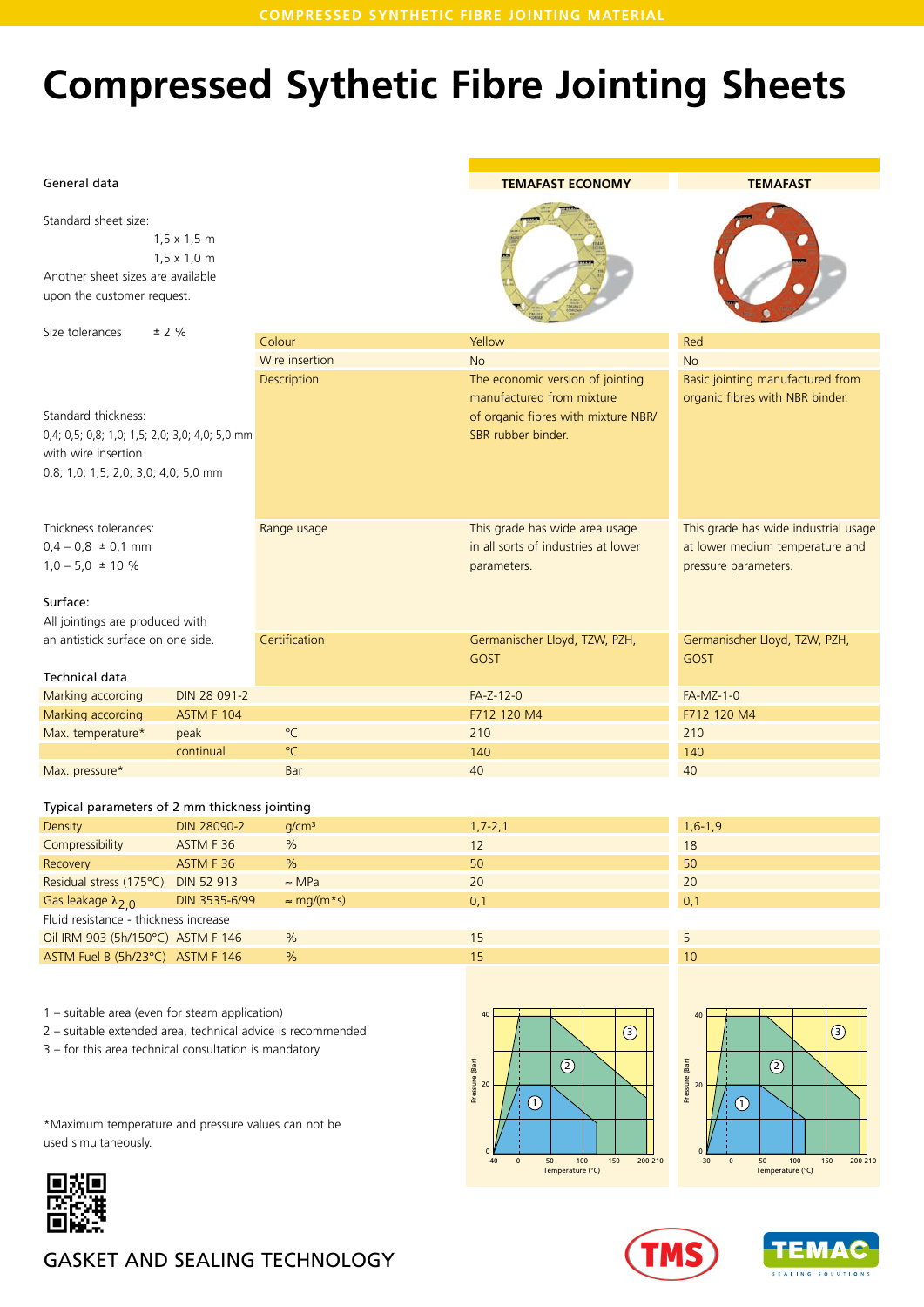Blue Yes

## General data

Standard sheet size: 1,5 x 1,5 m 1,5 x 1,0 m Another sheet sizes are available upon the customer request.

Size tolerances  $\pm 2 \%$ 

## Standard thickness:

0,4; 0,5; 0,8; 1,0; 1,5; 2,0; 3,0; 4,0; 5,0 mm with wire insertion 0,8; 1,0; 1,5; 2,0; 3,0; 4,0; 5,0 mm

Colour Wire insertion **Description** 

Range usage

**Certification** 

Thickness tolerances:  $0,4-0,8 \pm 0,1 \text{ mm}$  $1,0 - 5,0 \pm 10 \%$ 

#### Surface:

All jointings are produced with an antistick surface on one side.

### Technical data

| Marking according | DIN 28 091-2 |     | <b>FA-MA-1-0 (ST)</b> | $FA-M-1-0(ST)$   |  |  |
|-------------------|--------------|-----|-----------------------|------------------|--|--|
| Marking according | ASTM F 104   |     | F712 111 M5 (M7)      | F712 111 M6 (M7) |  |  |
| Max. temperature* | peak         | °C  | 400                   | 450              |  |  |
|                   | continual    | °C  | 250 (steam 200)       | 330 (steam 250)  |  |  |
| Max. pressure*    |              | Bar | 100                   | 120              |  |  |

### Typical parameters of 2 mm thickness jointing

| Density                               | DIN 28090-2       | q/cm <sup>3</sup>  | $1,7 - 2,0$ | $1,7 - 2,0$ |  |  |
|---------------------------------------|-------------------|--------------------|-------------|-------------|--|--|
| Compressibility                       | ASTM F36          | $\frac{0}{0}$      | 10          | 10          |  |  |
| Recovery                              | ASTM F 36         | $\frac{0}{0}$      | 50          | 55          |  |  |
| Residual stress (175°C)               | <b>DIN 52 913</b> | $\approx$ MPa      | 30          | 32          |  |  |
| Gas leakage $\lambda_{2,0}$           | DIN 3535-6/99     | $\approx$ mg/(m*s) | 0.06        | 0,04        |  |  |
| Fluid resistance - thickness increase |                   |                    |             |             |  |  |
| Oil IRM 903 (5h/150°C) ASTM F 146     |                   | $\frac{0}{0}$      | 3           | 3           |  |  |
| ASTM Fuel B (5h/23°C) ASTM F 146      |                   | $\frac{0}{0}$      |             | 5           |  |  |

1 – suitable area (even for steam application)

2 – suitable extended area, technical advice is recommended

3 – for this area technical consultation is mandatory

\*Maximum temperature and pressure values can not be used simultaneously.













# GASKET AND SEALING TECHNOLOGY

#### **TEMASIL - NEW GENERATION**



# GENERATION NEW

**TEMASIL HT**

| The new generation of high quality     | Superior performance copressed join-                   |
|----------------------------------------|--------------------------------------------------------|
| material based on a blend of special   | ting material incorporating a blend of                 |
| temperature resisting fibres and       | special heat resistant aramid fiber                    |
| other agents with NBR. It is easy to   | and high quality nitrile rubber binder.                |
| cut due its flexibility and smooth     | Completely fresh ecological type of                    |
| surface.                               | sheets suitable for elevated temperatu-                |
|                                        | re and steam applications, exhibiting                  |
|                                        | excellent gas sealability.                             |
| This general purpose jointing sheet is | Due to its composition of high qualtiy raw mate-       |
| regardful of environment and can be    | rials, this particular grade is used in petrochemi-    |
| used in the wide range of industries   | cal, chemical and food industries, wide area of        |
| such as petrochemical, chemical,       | machinery. It is suitable for oils, fuels, lubricants, |
| food and oil as well as engineering    | alcohol, gases, hydrocarbons, water, cooling           |
| area.                                  | liquids, and most diluted acids and alkalies.          |
| Germanischer Lloyd, DVGW, BAM,         | Germanischer Lloyd, DVGW, BAM,                         |
| TZW / W270, PZH, GOST                  | <b>GOST</b>                                            |
|                                        |                                                        |
| FA-MA-1-0 (ST)                         | $FA-M-1-0$ $(ST)$                                      |
| F712 111 M5 (M7)                       | F712 111 M6 (M7)                                       |
| 400                                    | 450                                                    |
| $250$ (staam $200$ )                   | $330 (cta)$ $750$                                      |

Light blue Yes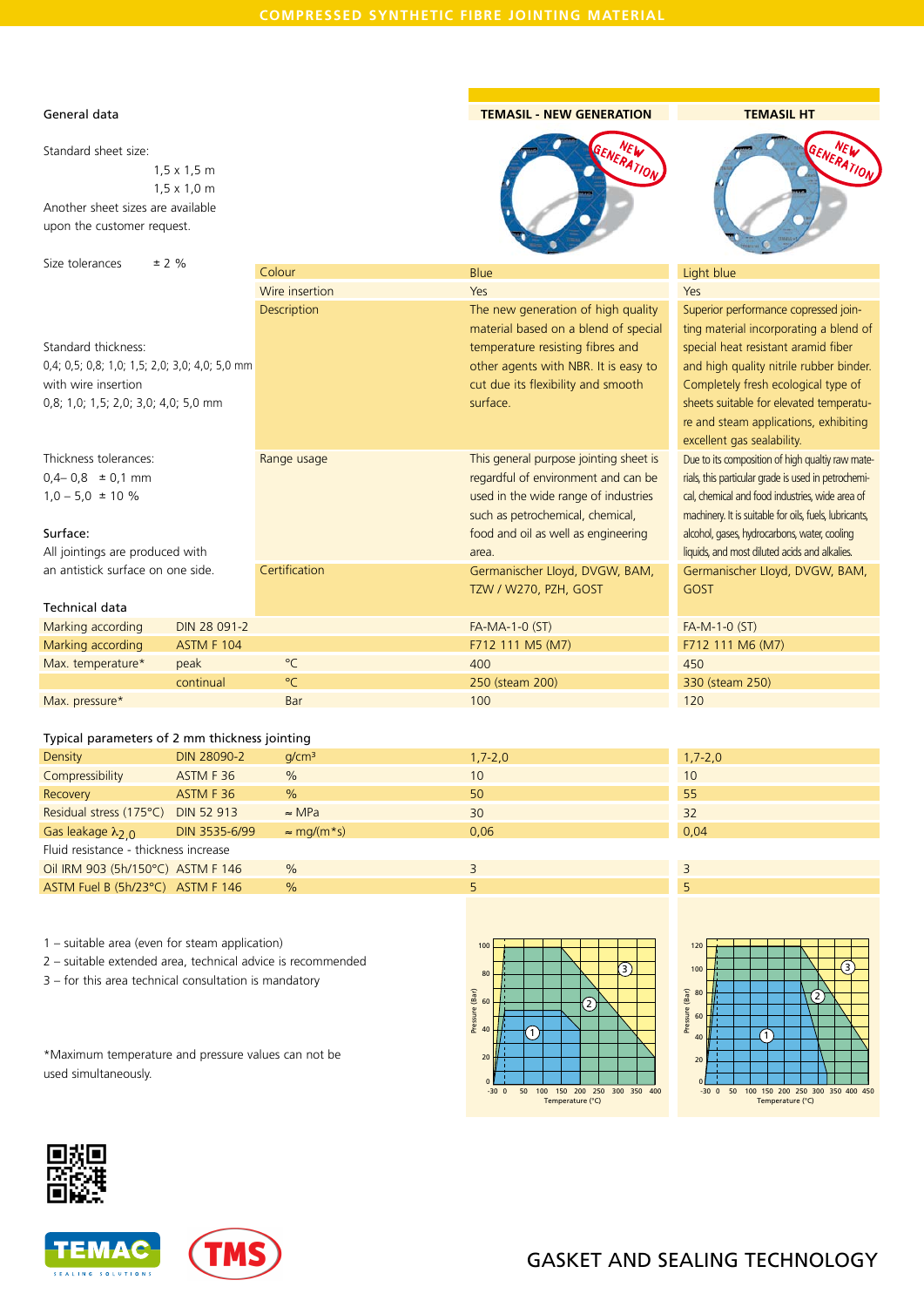| <b>TEMAPLUS</b>                                | <b>TEMACARB</b>                         | <b>GRAFTEM ECONOMY</b>             | <b>TEMACID</b>                          |  |  |
|------------------------------------------------|-----------------------------------------|------------------------------------|-----------------------------------------|--|--|
|                                                |                                         |                                    |                                         |  |  |
| Green                                          | <b>Black</b>                            | <b>Black</b>                       | Grey                                    |  |  |
| Yes                                            | Yes                                     | Yes                                | <b>No</b>                               |  |  |
| Superior performance jointing                  | Premium quality carbon fibre            | Economic non-asbestos fasketing    | Premium quality acid jointing gasket    |  |  |
| material incorporating a blend of              | reinforced material with a high         | sheet which combines graphite      | material based on a blend of fibres     |  |  |
| special head resistant aramid fibres           | quality nitrile rubber binder.          | reinforced with aramid fibres and  | with a special binder system.           |  |  |
| with a high quality NBR binder.                |                                         | a low content of rubber binder     |                                         |  |  |
|                                                |                                         | system.                            |                                         |  |  |
| This gasketing sheet with excellent mecha-     | A universal grade especially suitable   | This jointing sheet with excellent | A chemical grade material suitable      |  |  |
| nical properties (high resistance to creep     | for use under alkaline conditions, with | mechanical properties is suitable  | for most acids alkalis, oils, fuels and |  |  |
| under elevated temperature and pressure) is    | good steam resistance. It also posses-  | for many applications including    | refrigerants.                           |  |  |
| suitable for oils, fuels, lubricants, alcohol, | ses excellent creep resistance and is   | fuel, oil, coolants, hydrocarbons, |                                         |  |  |
| gases, hydrocarbons, cooling liquids and       | suitable for applications with oils,    | gas and steam.                     |                                         |  |  |
| most diluted acids and alkalis.                | fuels, alkalis medium and refrigerants. |                                    |                                         |  |  |
| Germanischer Lloyd                             | GOST                                    | GOST                               | GOST                                    |  |  |
| <b>UDT Poland, GOST</b>                        |                                         |                                    |                                         |  |  |
|                                                |                                         |                                    |                                         |  |  |
| FA-AM-1-0 (ST)                                 | FA-CA-1-0 (ST)                          | FA-AZ-1-0 (ST)                     | $FA-A-AZ-0$                             |  |  |
| F712 111 M6 (M7)                               | F712 110 M6 (M7)                        | F712 110 M5 (M7)                   | F712 122 M5                             |  |  |
| 450                                            | 450                                     | 360                                | 200                                     |  |  |
| 250 (steam 200)                                | 250 (steam 250)                         | 200 (steam 180)                    | 150 (steam 130)                         |  |  |
| 130                                            | 100                                     | 80                                 | 40                                      |  |  |

| $1,6-1,9$ |
|-----------|
| 10        |
| 50        |
| 32        |
| 0,03      |









5 10

> $-300$  $\circ$

 $(1)$ 

50 100 150 200 250 300 350 380 Temperature (°C)

 $\overline{2}$ 

3

Ш

 $\overline{20}$ 

80

60 Pressure (Bar)<br>
ക

Pressure (Bar)

| 10  |  |
|-----|--|
| 50  |  |
| 20  |  |
| 0,1 |  |
|     |  |
|     |  |

16% Sulphuric acid (96%) 15% Hydrochloride acid (36%) 7% Nitric acid (50%)

1,7-2,1